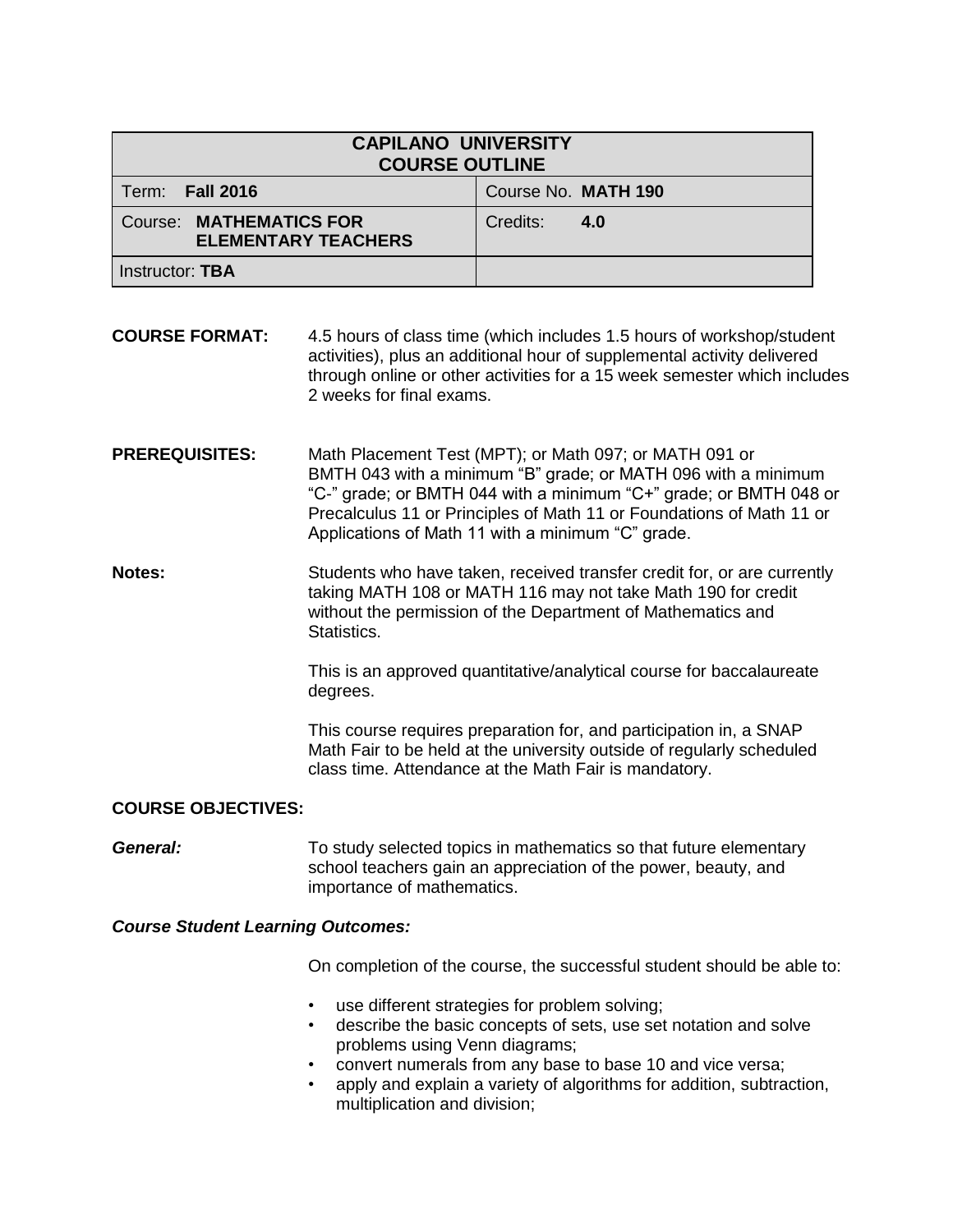- define basic number theory terms including prime and composite numbers, divisibility, prime factorization, greatest common divisor and least common multiple and use them to solve a variety of related problems;
- identify the natural, integer, rational, irrational and real numbers and perform arithmetic operations using these numbers;
- apply the properties of real numbers;
- identify common geometric figures and properties, and be able to use arithmetic and algebraic methods to compute geometrical quantities; and
- perform measurement conversions in the Imperial and Metric systems.
- construct solutions to a variety of problems making use of the elementary mathematics curriculum

# **REQUIRED COURSE MATERIALS:**

| Text:                  | Billstein, Rick, Shlomo, Libeskind and Johnny W. Lott.<br>A Problem Solving Approach to Mathematics for Elementary<br>School Teachers: Custom Edition for Math 190 at Capilano<br>University. Pearson Education, Inc., 2012. |
|------------------------|------------------------------------------------------------------------------------------------------------------------------------------------------------------------------------------------------------------------------|
| <b>Template Notes:</b> | Available for purchase in the Bookstore.                                                                                                                                                                                     |
| <b>Booklet:</b>        | The <i>Math Fair</i> booklet.                                                                                                                                                                                                |
| <b>Calculator:</b>     | Scientific calculator.                                                                                                                                                                                                       |

# **RECOMMENDED COURSE SUPPLEMENTS:**

| <b>Student Solutions</b><br><b>Manual:</b> | Solutions manual for the odd numbered questions in the textbook<br>comes bundled with custom text. Also available in the Math Learning<br>Centre (BR289), or on a 3hour reserve in the Library |
|--------------------------------------------|------------------------------------------------------------------------------------------------------------------------------------------------------------------------------------------------|
| <b>Reference Texts:</b>                    | Available in the Math Learning Centre (BR289).                                                                                                                                                 |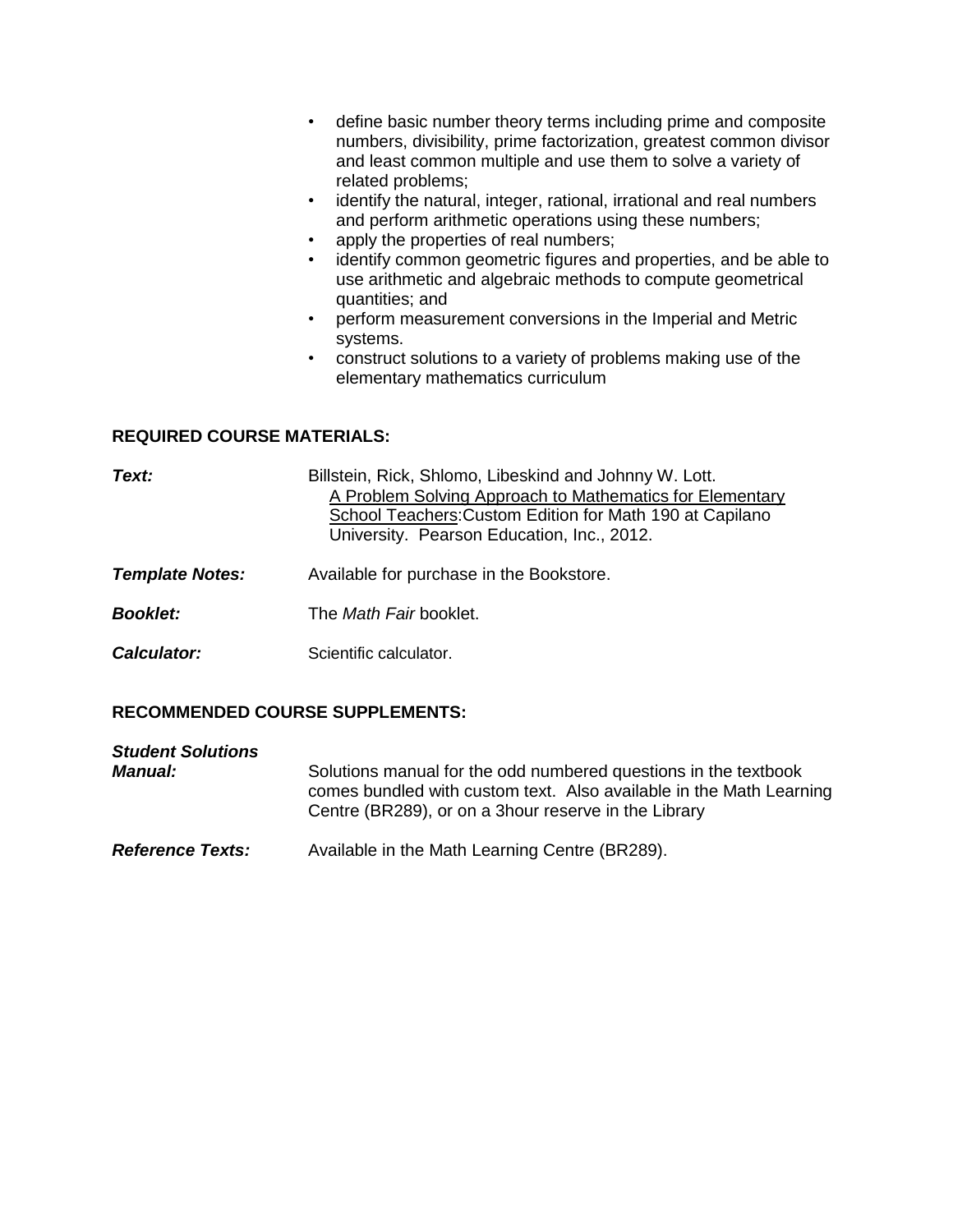## **COURSE CONTENT:**

|                                                                                                   | <b>Text</b>                      | <b>Weeks</b>  |
|---------------------------------------------------------------------------------------------------|----------------------------------|---------------|
| <b>Topics</b>                                                                                     | <b>Reference</b>                 | (approx.)     |
| Problem Solving and Sets                                                                          | <b>Class Notes and Chapter 1</b> | 2             |
| Numeration Systems, Whole<br><b>Number Operations, Mental</b><br>Calculation, Scientific Notation | Chapters 2,3,4,5                 | 3             |
| Fractions, Ratios, Rates,<br>Proportion, Percent                                                  | Chapters 6,7,8,9                 | $\mathcal{P}$ |
| Integers, Clock Arithmetic and<br><b>Number Theory</b>                                            | Chapters 10,11                   | 1.5           |
| Geometry and Measurement                                                                          | Chapters 23, 24, 25, 26          | 3             |
| Review                                                                                            |                                  | 0.5           |

# **EVALUATION PROFILE:**

Final grades for the course will be computed based on the following schedule:

| <b>Term Work</b>           | *55%   |
|----------------------------|--------|
| <b>Final Exam</b>          | $*35%$ |
| <b>Personal Evaluation</b> | 10%    |
| <b>TOTAL</b>               | 100%   |

If the percentage achieved on the Final Exam is higher than the percentage achieved on the Term Work component, then the Final Exam weight will be increased to 55% and the Term Work will be decreased to 35%.

Note: Math 190 students are required to participate in a Math Fair on TBA, from 8:30am to 12:30pm.

Term work will consist of the Math Fair worth 15% and a combination of tests, quizzes and/or assignments. While the weighting of individual tests, etc. is at the discretion of the instructor, no single test will exceed 25% of the final total. The weight of tests, quizzes and assignments will be announced in class in advance.

# **PERSONAL EVALUATION:**

In the absence of exceptional circumstances, which are evaluated at the instructor's discretion, the personal evaluation component of the final grade will be pro-rated to the rest of the grade. For example, a 10% personal evaluation component would be determined by dividing the remaining mark out of 90 by 9. The most common circumstance justifying an increased personal evaluation mark is a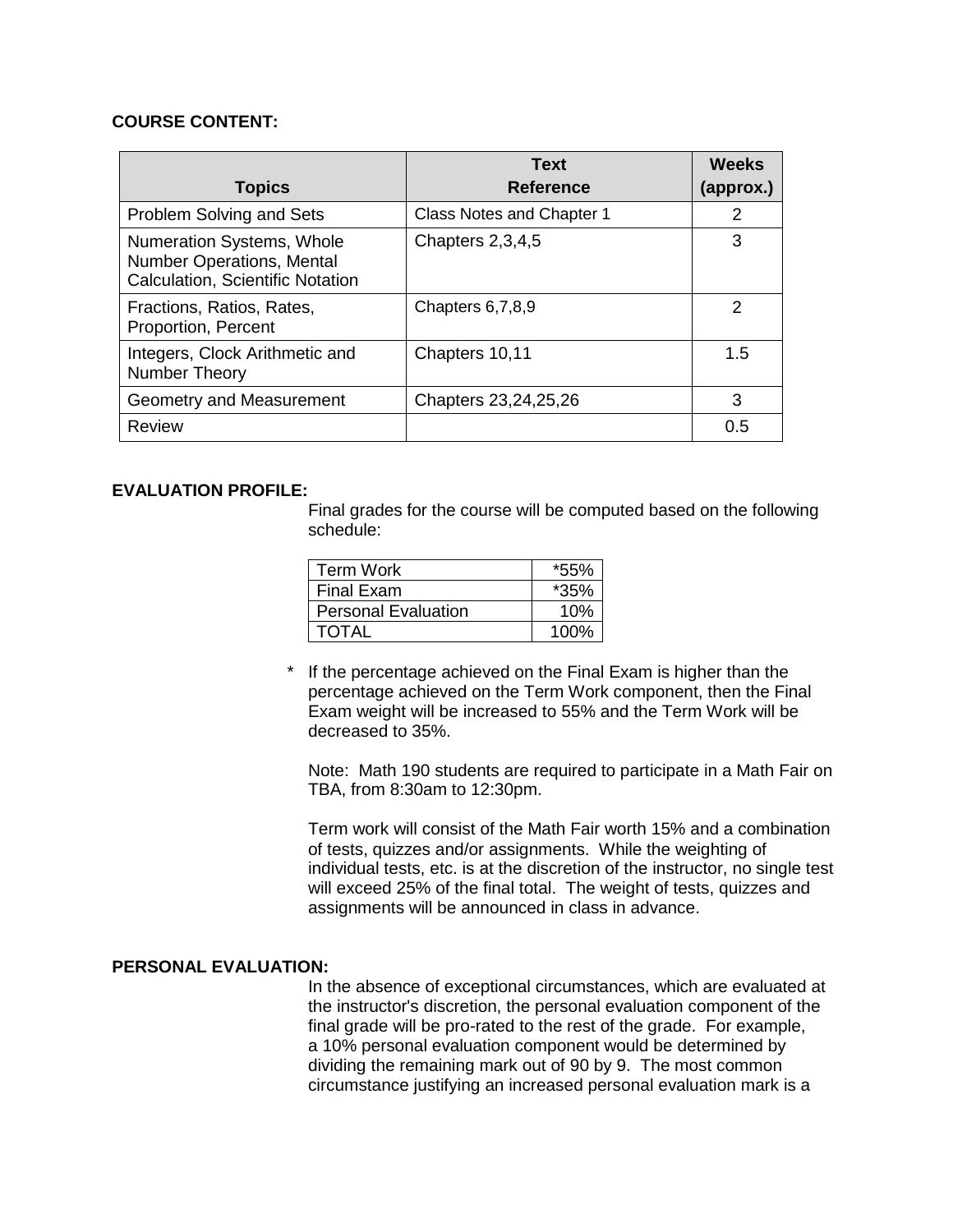student's improved performance in the final examination relative to the term work, which the instructor feels justifies an elevated letter grade.

## **GRADING PROFILE:** Letter grades will be assigned according to the following guidelines:

| A+ 90 - 100%   B+ 77 - 79%   C+ 67 - 69%   D 50 - 59% |  |
|-------------------------------------------------------|--|
| A 85-89%  B 73-76%  C 63-66%  F 0-49%                 |  |
| A- 80 - 84%   B- 70 - 72%   C- 60 - 62%               |  |

Students should refer to the University Calendar for the effect of the above grades on grade point average.

**TESTS:** Dates for tests will be announced beforehand in class.

**HOMEWORK:** It is expected that students spend at least 8 hours per week doing course work outside of class time.

### **OPERATIONAL DETAILS:**

*University Policies:* Capilano University has policies on Academic Appeals (including appeal of final grade), Student Conduct, Cheating and Plagiarism, Academic Probation and other educational issues. These and other policies are available on the University website.

Attendance: If classes are missed, it is the student's responsibility to become aware of all information given out in the classes or tutorials, including times of examinations and assignment deadlines.

*Missed Exams:* Normally, a score of zero will be given for a missed exam, test, quiz, lab, etc. In some exceptional situations, the student will be permitted to write a make-up test, defer the lab to a later date or to replace the score by other marks.

> The situations in which a score of zero may be avoided are those for which the student meets **all** of the following conditions:

- Circumstances clearly beyond the control of the student caused the exam, test, quiz, lab, etc. to be missed. Such circumstances include serious illness or injury, or death of close family member. They do **NOT** include forgetting about the test, lack of preparation for the test, work-related or social obligations.
- The student has notified the instructor (or the Pure and Applied Science office staff, if the instructor is not available) about the missed exam, test, quiz, lab, etc. Such notification **MUST** occur in advance, if possible, or at the latest, on the day of the exam, test, quiz, lab, etc.